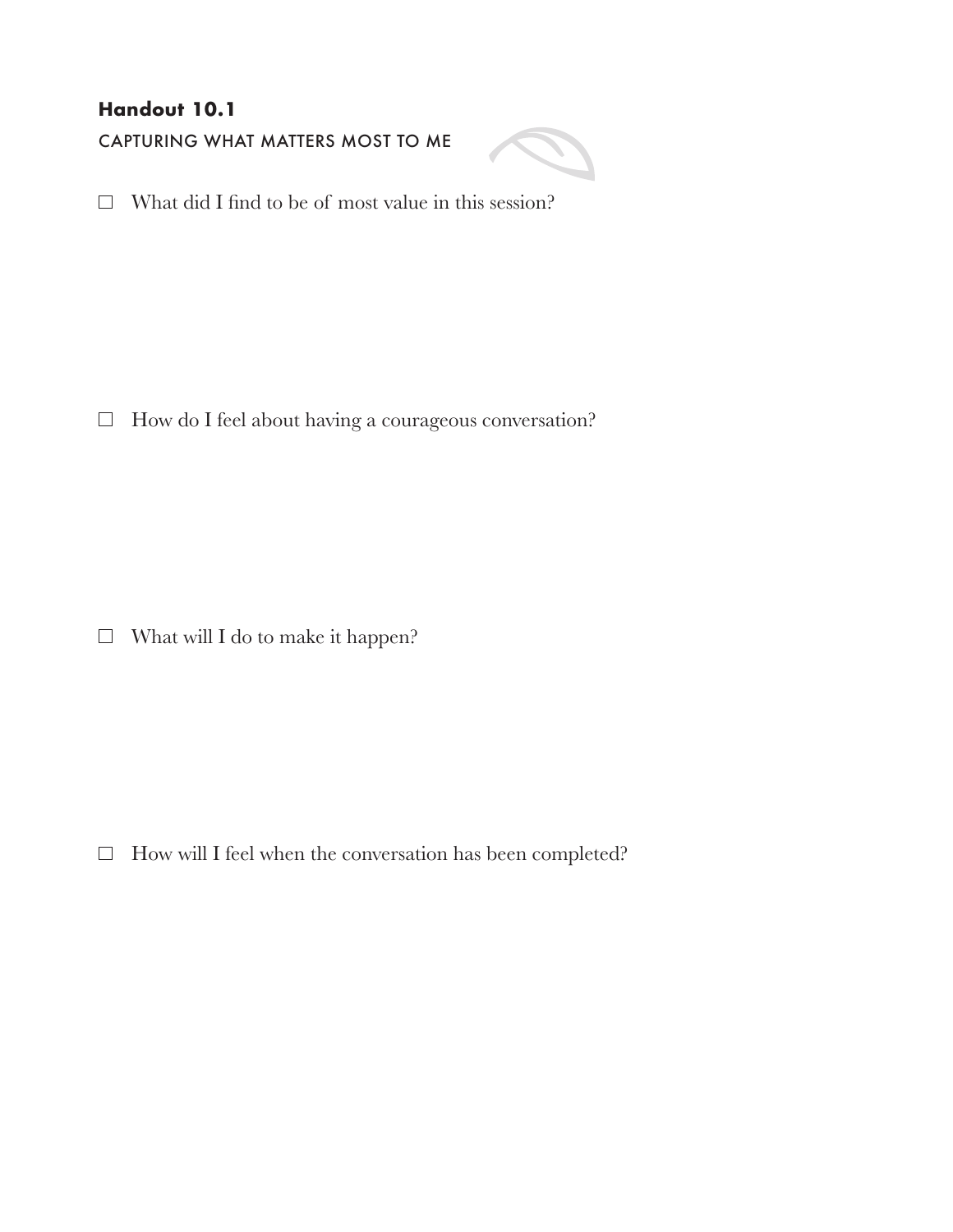## **Handout 10.2**

MY COMMITMENTS

I can honestly say that I was never affected by the question of the success of an undertaking. If I felt it was the right thing to do, I was for it regardless of the possible outcome.

GOLDA MEIR

| Commitment |  |
|------------|--|
|            |  |
| Commitment |  |
|            |  |
| Commitment |  |
|            |  |